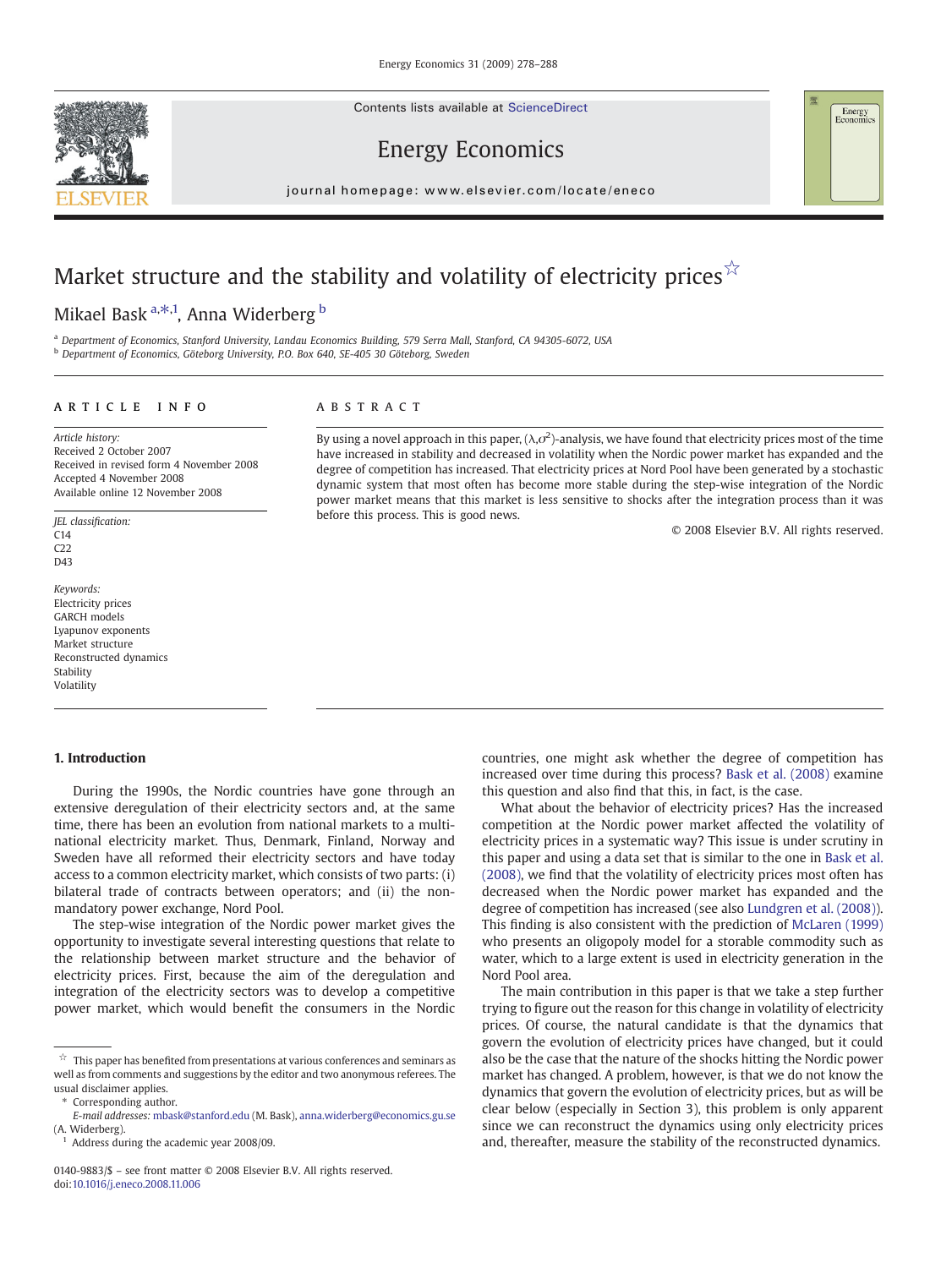Concretely, what we do in this paper is to present ( $\lambda$ , $\sigma^2$ )-analysis, which is a method to contrast the stability of a stochastic dynamic system  $(\lambda)$  with the volatility of a variable generated by this system  $(\sigma^2)$ . Thus, if we focus on the development of Nord Pool, the method contrasts the stability of the dynamics that govern the evolution of electricity prices with the volatility of these prices. What we find is that the dynamic system generating electricity prices most often has increased in stability during the step-wise integration of the Nordic power market.

There are two dimensions of the findings in this paper. The first is theoretical. To the extent that approximating models of the energy sector are developed in an attempt to understand the behavior of energy prices and how they depend on the market structure, the stability of the dynamics that govern the evolution of energy prices should be added as an important dimension in which model and data should be matched. That is, our finding that electricity prices most of the time have increased in stability and decreased in volatility when the Nordic power market has expanded and the degree of competition has increased should be properties of a well-formulated model of the Nordic power market.

The second dimension is welfare. That electricity prices at Nord Pool most often have become more stable during the integration process means that the Nordic power market is less sensitive to shocks after this process than it was before it. This, however, does not mean that electricity prices never can change a lot from one day to the other, but it does mean that such large movements in prices are expected to happen less frequently. This is good news.

This is how the rest of this paper is organized: In Section 2, we first review the literature on the relationship between market structure and the price volatility for a storable commodity. Thereafter, we argue at an intuitive level why ( $\lambda$ , $\sigma^2$ )-analysis is useful as a tool to contrast the stability of a stochastic dynamic system with the volatility of a variable generated by this system. In Section 3, we formally outline  $(\lambda, \sigma^2)$ -analysis and, in Section 4, we use this tool to investigate how the step-wise integration of the Nordic power market has affected the stability and volatility of electricity prices. Section 5 concludes the paper with a discussion.

#### 2. Market structure and stability of prices

The aim of this section is to give a careful introduction to the subject of this paper, namely, the relationship between market structure and the stability and volatility of electricity prices. Therefore, in the first subsection, we review the literature on the relationship between market structure and the price volatility for a storable commodity. We do this to have a better idea of how the price volatility might be affected at a market with increased competition.

The second subsection is devoted to the relationship between the stability and volatility of prices or, more correctly, the relationship between the stability of a dynamic system and the volatility of prices generated by this system. We spend some time on this relationship since the techniques that we use to measure stability are not so wellknown. Thus, what we do is to the give some intuition behind ( $\lambda$ , $\sigma^2$ )analysis that we formally outline in Section 3.

#### 2.1. Market structure and volatility of prices

Since roughly one half of the electricity generated in the Nord Pool area is produced by hydro plants, it is natural to examine what the literature on storable commodities can offer regarding the relationship between market structure and the volatility of commodity prices. However, since most studies within this literature assume perfect competition (see [Deaton and Laroque \(1992, 1996\)](#page--1-0) and [Scheinkman and Schechtman \(1983\)\)](#page--1-0), this relationship is far from fully understood.

One exception is [McLaren \(1999\)](#page--1-0) who develops a model in which the price of the commodity decreases in volatility when the degree of competition increases. Specifically, [McLaren \(1999\)](#page--1-0) presents a model of oligopolistic commodity speculation with an entry barrier in which the speculators perform non-cooperative storage in an infinite-horizon game. The author takes explicit care of the non-negative commodity stock constraint in the analysis and derives a Markov perfect equilibrium of the model in closed form.

[McLaren \(1999\)](#page--1-0) emphasizes three properties of his model. First of all, there is less storage and more volatile prices than when the commodity market is competitive. Second, the oligopolistic equilibrium converges to the competitive equilibrium when the number of speculators becomes large. Third, an increase in the demand for the commodity lowers storage and increases the volatility of the commodity price.

Another paper is by [Thille \(2006\)](#page--1-0) who, among other things, investigates the effect of storage on the price volatility under alternative market structures. Specifically, [Thille \(2006\)](#page--1-0) presents a model of a duopoly in which the firms perform non-cooperative storage in an infinite-horizon game. A difference in this model compared to [McLaren's \(1999\)](#page--1-0) model is that production no longer is exogenous. Thus, the firms in [Thille's \(2006\)](#page--1-0) model have market power over both production and storage, and not only over storage as in [McLaren's \(1999\)](#page--1-0) model. In the latter model, production is modelled as random harvests.

Using numerical analysis, [Thille \(2006\)](#page--1-0) finds that the relative importance of demand and cost shocks determines whether the price volatility is higher or lower under imperfect competition than under perfect competition. The main findings are that when demand shocks dominate, the price volatility decreases when the degree of competition increases whereas when cost shocks dominate, the price volatility increases when the degree of competition increases. [Thille \(2006\)](#page--1-0) looks at three market structures in the analysis: monopoly, duopoly and perfect competition.

An early paper that examines the relationship between the degree of competition and the price volatility for a storable commodity, which also should be mentioned, is [Newbery \(1984\).](#page--1-0) In his random harvests model, the monopolist stores more than firms do in a competitive market, which results in a less volatile commodity price when the commodity demand is linear in the price. However, when the price elasticity of demand is constant, the commodity price is less volatile under competition. Thus, the findings are ambiguous as in [Thille \(2006\).](#page--1-0) Since [Newbery's \(1984\)](#page--1-0) model is a random harvests model, the firms have market power over storage only as in [McLaren's](#page--1-0) [\(1999\)](#page--1-0) model.

To summarize, the small theoretical literature that exists on the relationship between the degree of competition and the price volatility for a storable commodity does not give a unified answer. This should not come as a surprise since the models differ from each other in several respects (see [Rui and Miranda \(1996\),](#page--1-0) [Vedenov and](#page--1-0) [Miranda \(2001\),](#page--1-0) and [Williams and Wright \(1991\)](#page--1-0) for more literature on this topic). But what about the empirical literature? What does it say on the relationship between market structure and the price volatility for a storable commodity?

First of all, there are few empirical studies that measure the degree of market power in the Nord Pool area (see [Hjalmarsson \(2000\)](#page--1-0) and [Vassilopoulos \(2003\)\)](#page--1-0) and almost none of them studies the effect of market expansion on the degree of market power. One exception, however, is [Bask et al. \(2008\)](#page--1-0) who investigate how the degree of market power has evolved during the integration process at the Nordic power market using a conjectural variation method and they find that the degree of competition has increased when the common market has expanded. Unfortunately, we are not aware of any empirical study on the effects of market expansion on the degree of market power for some other power market than Nord Pool.